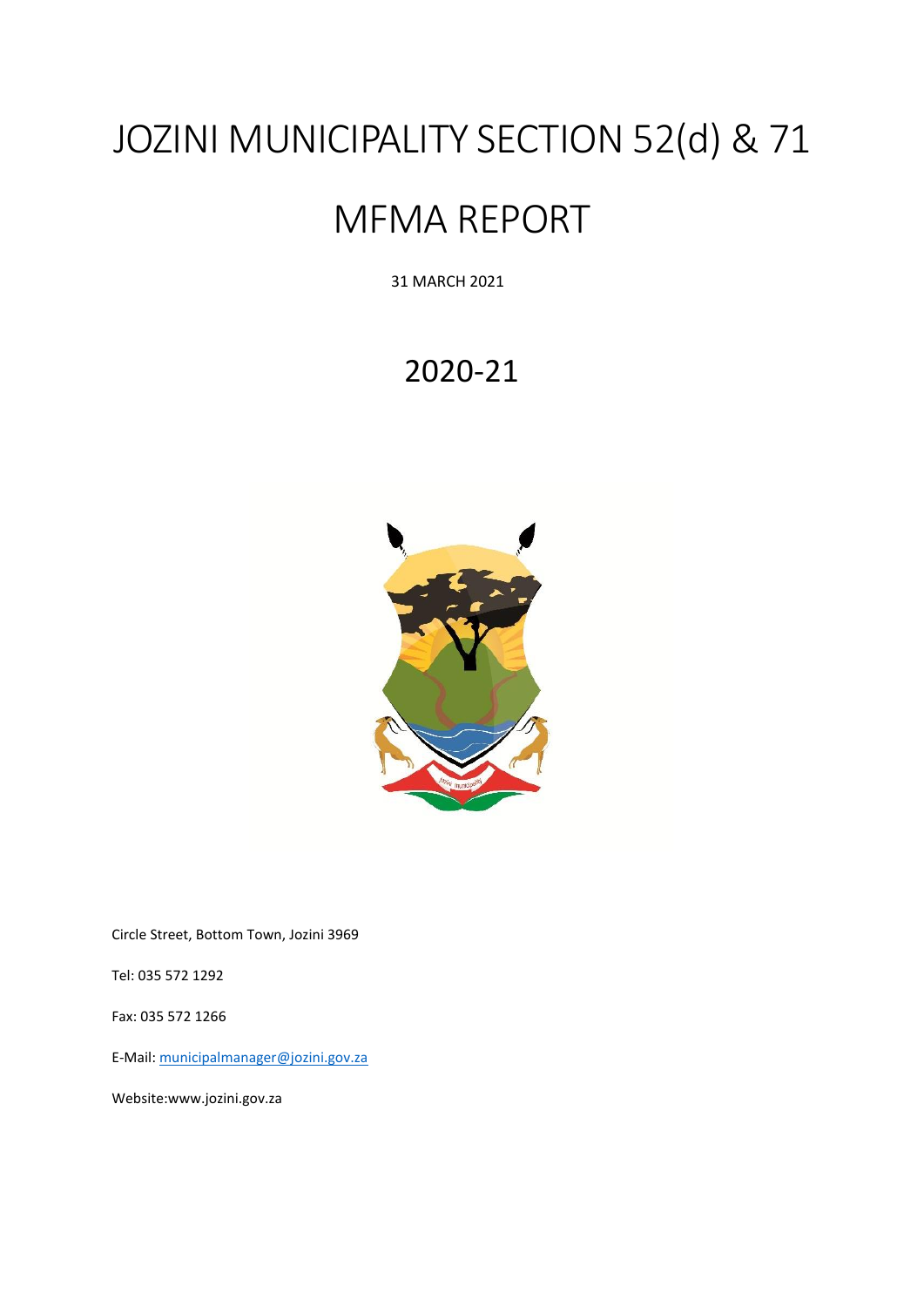# <span id="page-1-0"></span>TABLE OF CONTENT

# Contents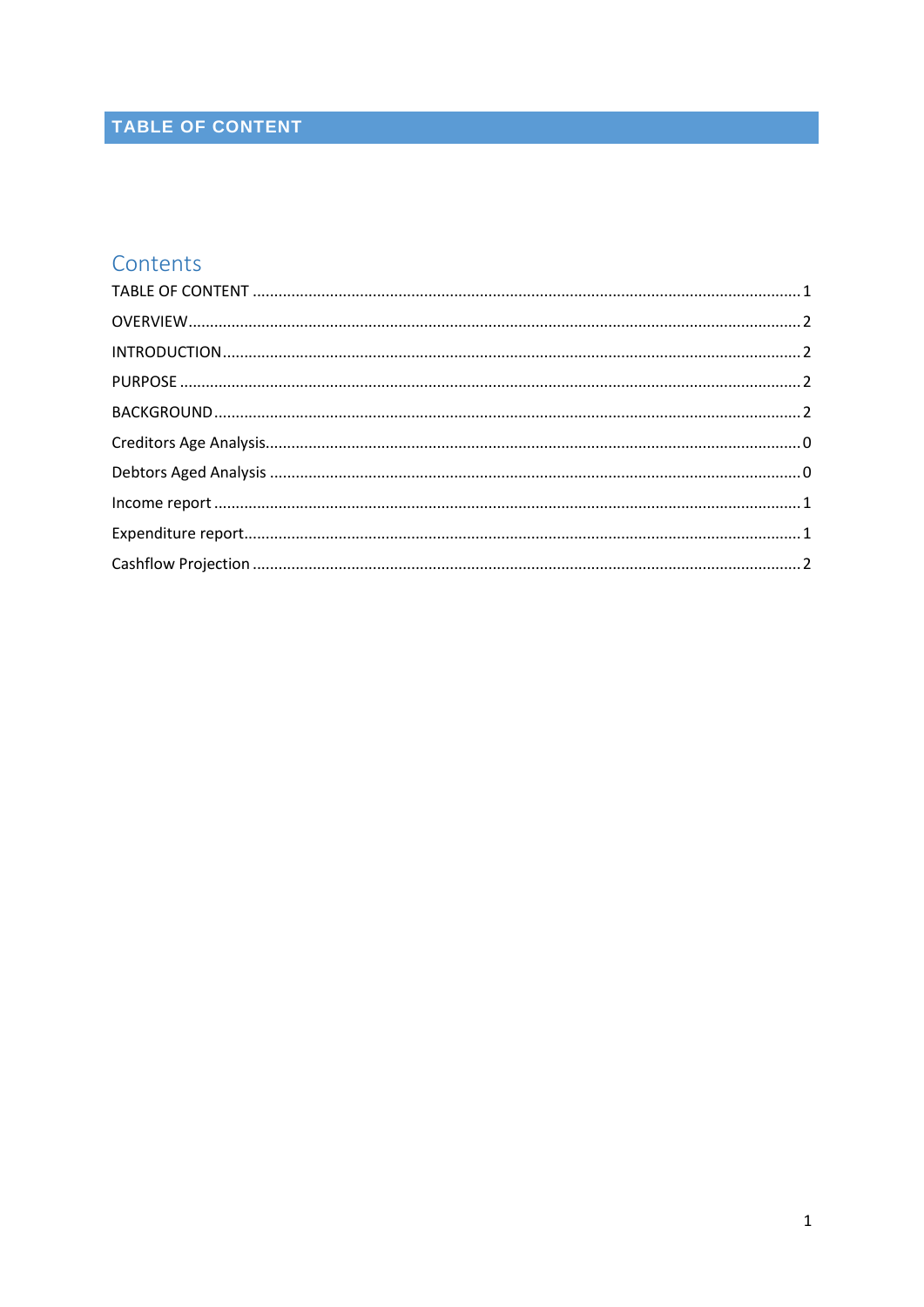# <span id="page-2-0"></span>**OVERVIEW**

### **INTRODUCTION**

<span id="page-2-1"></span>The Jozini Local Municipality is a Category B municipality located within the uMkhanyakude District in northern KwaZulu-Natal, and borders Swaziland and Mozambique. It is one of four municipalities in the district, making up a quarter of its geographical area.

### **PURPOSE**

<span id="page-2-2"></span>The sole purpose of this report is to present to the council of Jozini Local Municipality the Section 71 report for the period ending 31 March 2021.

#### <span id="page-2-3"></span>**BACKGROUND**

As stipulated in Section 52 of the MFMA (Act 56 of 2003) the mayor of a municipality- (a) must provide general political guidance over the fiscal and financial affairs of the municipality:

(b) in providing such general political guidance may monitor and to the extent provided in this Act. oversee the exercise of responsibilities assigned in terms of this Act to the accounting officer and the chief financial officer but may not interfere in the exercise of those responsibilities;

(c) must take all reasonable steps to ensure that the municipality performs its constitutional and statutory functions within the limits of the municipality's approved budget:

(d) must within 30 days of the end of each quarter submit a report to the council on the implementation of the budget and the financial state of affair of the municipality; and

(e) must exercise the other powers and perform the other duties assigned to the mayor in terms of this Act or delegated by the council to the mayor.

As stipulated in the section 71 of the MFMA (act 56 of 2003), the Accounting Officer of the municipality must by no later than 10 working days after the end of each month submit to the mayor of the municipality and the relevant provincial treasury a statement in the prescribed format on the state of municipality's budget reflecting the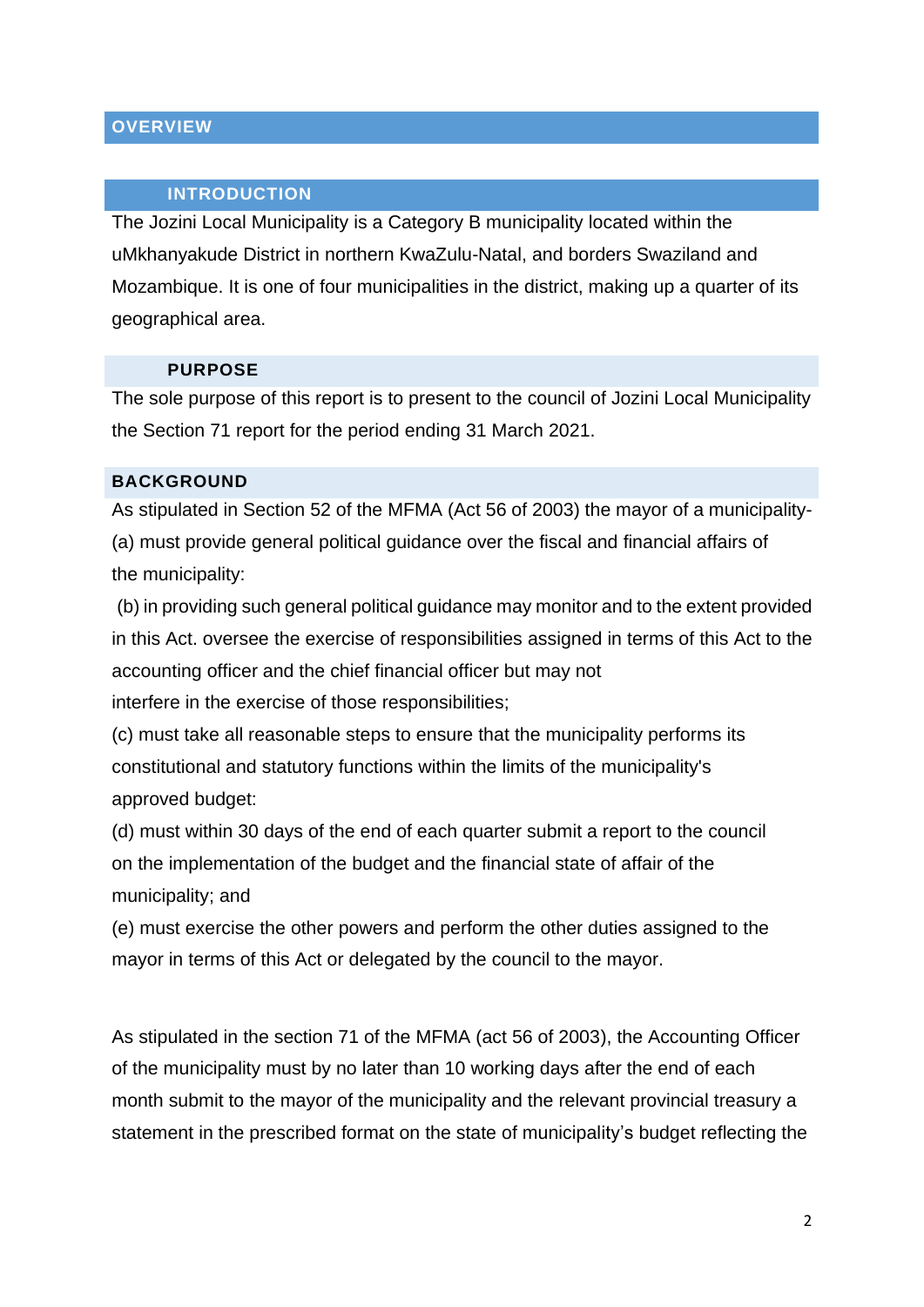following particulars for that month and for the financial year up to the end of that month:

- Actual Revenue, per revenue source;
- Actual borrowings;
- Actual expenditure per vote
- Actual Capital expenditure per vote
- The amount of any allocations received;
- Actual expenditure on those allocations, excluding expenditure on its share of the local government equitable shares, and allocations exempted by the annual Division of Revenue Act.

When necessary, an explanation of –

- Any material variances from the municipality projected revenue by source, and from municipality's expenditure projections per vote;
- Any material variances from the service delivery and budget implementation plan, and any remedial or corrective steps taken or to be taken to ensure that projected revenue and expenditure remain within the municipality's approved budget.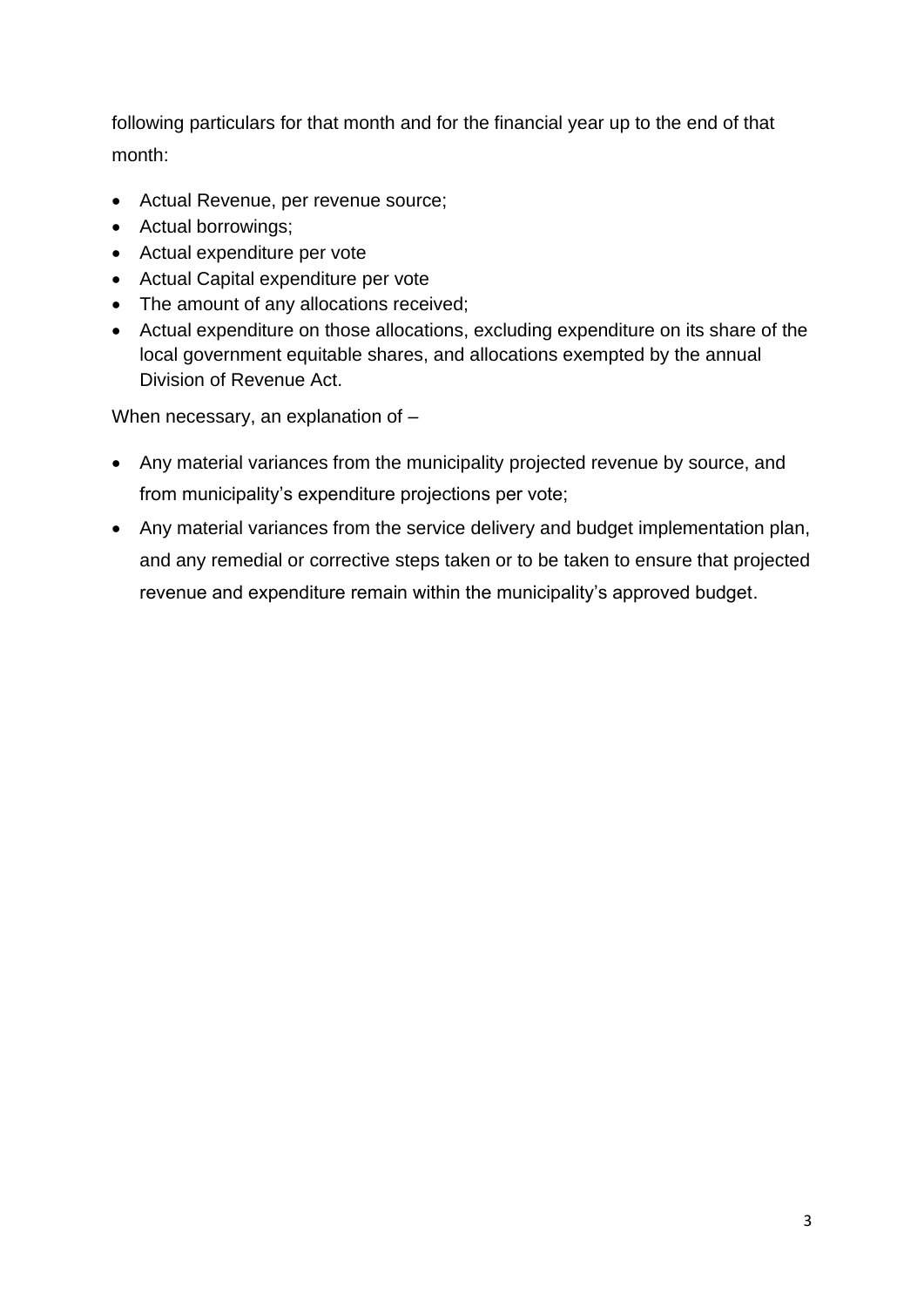# **CREDITORS AGE ANALYSIS**

.

| Budget Year 2020/21<br>Description<br><b>NT</b>                                                                        |      |         |         |                          |          |                          |                          |                          |                          |     |               |  |
|------------------------------------------------------------------------------------------------------------------------|------|---------|---------|--------------------------|----------|--------------------------|--------------------------|--------------------------|--------------------------|-----|---------------|--|
| $31 -$<br>$61 -$<br>$151 -$<br>181 Days -<br>$91 -$<br>$121 -$<br>Over 1<br>Total<br>$0 -$<br>totals for chart<br>Code |      |         |         |                          |          |                          |                          |                          |                          |     |               |  |
| R thousands                                                                                                            |      | 30 Days | 60 Days | 90 Days                  | 120 Days | 150 Days                 | 180 Days                 | 1 Year                   | Year                     |     | (same period) |  |
| <b>Creditors Age Analysis By Customer Type</b>                                                                         |      |         |         |                          |          |                          |                          |                          |                          |     |               |  |
| <b>Bulk Electricity</b>                                                                                                | 0100 | -       | -       | $\overline{\phantom{0}}$ | -        |                          | $\overline{\phantom{0}}$ | $\overline{\phantom{0}}$ | -                        |     |               |  |
| <b>Bulk Water</b>                                                                                                      | 0200 | -       | -       | $\overline{\phantom{0}}$ | -        | $\overline{\phantom{0}}$ | $\overline{\phantom{0}}$ | $\overline{\phantom{0}}$ | -                        |     |               |  |
| <b>PAYE</b> deductions                                                                                                 | 0300 | -       |         | $\overline{\phantom{0}}$ | -        | -                        | -                        | $\overline{\phantom{0}}$ | $\overline{\phantom{0}}$ |     |               |  |
| VAT (output less input)                                                                                                | 0400 | -       | -       | $\overline{\phantom{0}}$ | -        | -                        | $\overline{\phantom{0}}$ | $\overline{\phantom{0}}$ | $\overline{\phantom{0}}$ |     |               |  |
| Pensions / Retirement deductions                                                                                       | 0500 | -       | -       | -                        | -        | -                        | -                        | $\overline{\phantom{0}}$ | -                        |     |               |  |
| Loan repay ments                                                                                                       | 0600 | -       | -       | -                        | $-$      | -                        | -                        | $\overline{\phantom{0}}$ | -                        |     |               |  |
| <b>Trade Creditors</b>                                                                                                 | 0700 | (4)     |         |                          | -        |                          | $\overline{\phantom{0}}$ | $\overline{\phantom{0}}$ | -                        | (4) | (4)           |  |
| <b>Auditor General</b>                                                                                                 | 0800 |         |         |                          | -        |                          | -                        | -                        | -                        |     |               |  |
| Other                                                                                                                  | 0900 |         | 29      | (236)                    | -        | 206                      | 30                       | -                        | -                        | 29  | 29            |  |
| <b>Total By Customer Type</b>                                                                                          | 1000 | (4)     | 29      | (236)                    | -        | 206                      | 30                       | -                        | $\overline{\phantom{0}}$ | 24  | 24            |  |

#### **KZN272 Jozini - Supporting Table SC4 Monthly Budget Statement - aged creditors - M09 March**

<span id="page-4-1"></span><span id="page-4-0"></span>Creditors are paid within 30 days as we pay twice per month. As at the 31<sup>st</sup> of March we were having accounts payables at an amount of R24 Thousands.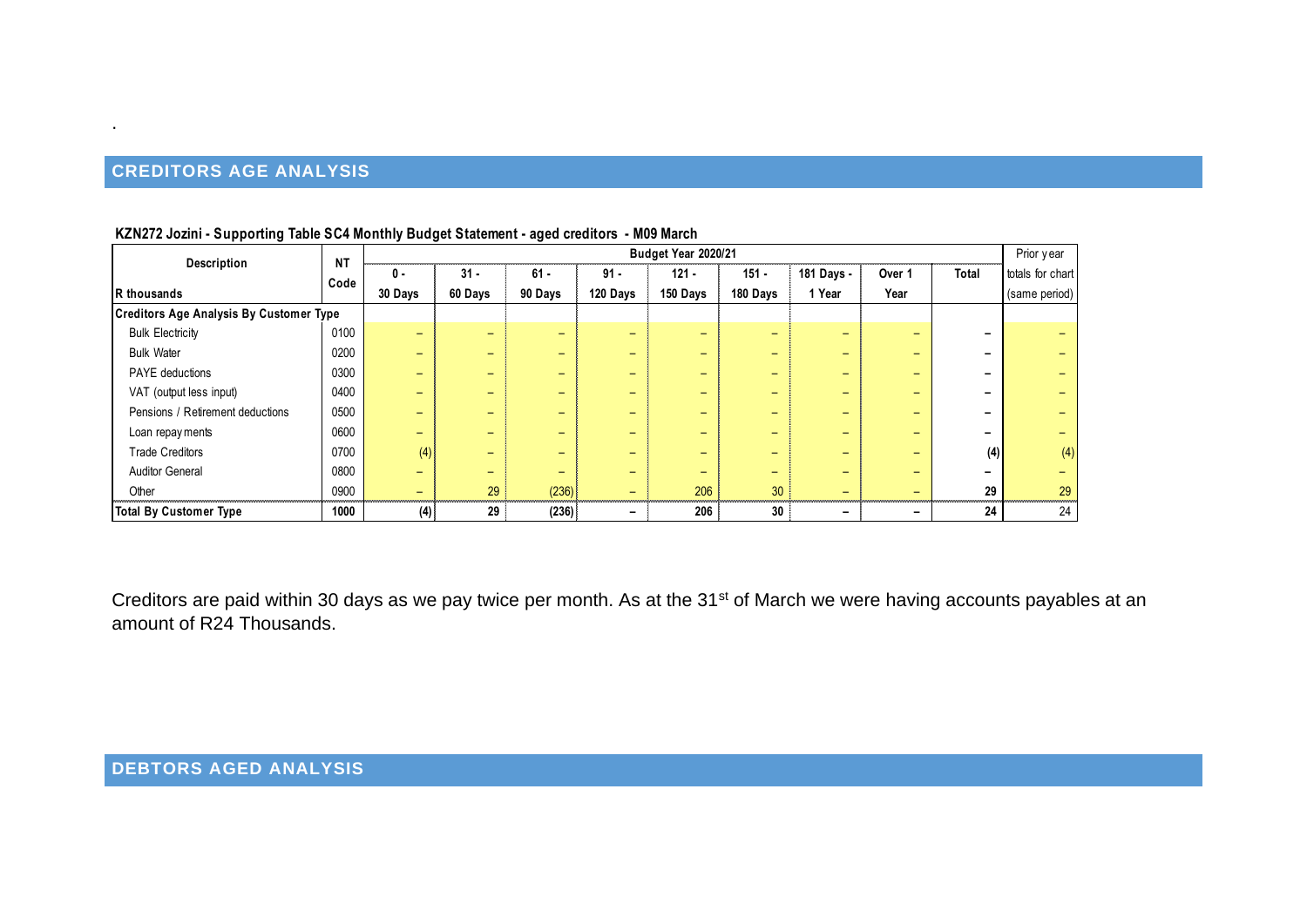#### **KZN272 Jozini - Supporting Table SC3 Monthly Budget Statement - aged debtors - M09 March**

| Description                                                             |            |                          |                          |                              |                          |                          |                          | Budget Year 2020/21                                         |                          |                          |                          |                                                                            |                                                           |
|-------------------------------------------------------------------------|------------|--------------------------|--------------------------|------------------------------|--------------------------|--------------------------|--------------------------|-------------------------------------------------------------|--------------------------|--------------------------|--------------------------|----------------------------------------------------------------------------|-----------------------------------------------------------|
| R thousands                                                             | NΤ<br>Code | 0-30 Days                | <b>31-60 Davs</b>        |                              |                          |                          |                          | 61-90 Days 91-120 Days 121-150 Dys 151-180 Dys 181 Dys-1 Yr | Over 1Yr                 | Total                    | Total<br>over 90<br>days | <b>Actual Bad</b><br><b>Debts Written</b><br>Off against<br><b>Debtors</b> | Ilmpairment -<br>Bad Debts i.t.o<br><b>Council Policy</b> |
| Debtors Age Analysis By Income Source                                   |            |                          |                          |                              |                          |                          |                          |                                                             |                          |                          |                          |                                                                            |                                                           |
| Trade and Other Receivables from Exchange Transactions - Water          | 1200       | $\overline{\phantom{0}}$ |                          | $\overline{\phantom{0}}$     | $\qquad \qquad$          | $\qquad \qquad$          | $\qquad \qquad$          | $\qquad \qquad$                                             |                          |                          |                          | -                                                                          |                                                           |
| Trade and Other Receivables from Exchange Transactions - Electricity    | 1300       | $\equiv$                 | $-$                      | $\overline{\phantom{0}}$     | $\equiv$                 | $\overline{\phantom{0}}$ | $\equiv$                 | $\qquad \qquad$                                             | $\qquad \qquad$          | $\overline{\phantom{0}}$ | $\overline{\phantom{0}}$ | -                                                                          |                                                           |
| Receivables from Non-exchange Transactions - Property Rates             | 1400       | 1 5 3 1                  | 2 608                    | 1071                         | (81)                     | 1 1 4 5                  | 930                      | 7 2 3 8                                                     | 47 365                   | 61 806                   | 56 596                   | -                                                                          |                                                           |
| Receivables from Exchange Transactions - Waste Water Management         | 1500       | $\overline{\phantom{0}}$ | $\overline{\phantom{0}}$ | $\qquad \qquad \blacksquare$ | $\equiv$                 | $\overline{\phantom{0}}$ | $\equiv$                 | $\overline{\phantom{0}}$                                    | $\overline{\phantom{0}}$ | $\overline{\phantom{0}}$ | $\overline{\phantom{0}}$ | -                                                                          |                                                           |
| Receivables from Exchange Transactions - Waste Management               |            | 356                      | 558                      | 245                          | (2)                      | 245                      | 244                      | 1 6 6 8                                                     | 15 350                   | 18 664                   | 17 505                   | $\overline{\phantom{0}}$                                                   |                                                           |
| Receivables from Exchange Transactions - Property Rental Debtors        | 1700       | 224                      | 124                      | 41                           | $\equiv$                 | 41                       | 41                       | 172                                                         | 147                      | 791                      | 401                      | -                                                                          |                                                           |
| Interest on Arrear Debtor Accounts                                      | 1810       | (6)                      | $\overline{\phantom{0}}$ | $\overline{\phantom{0}}$     | $\overline{\phantom{0}}$ | $\equiv$                 | $\equiv$                 | (8)                                                         | 2 2 6 6                  | 2 2 5 2                  | 2 2 5 8                  | $\overline{\phantom{0}}$                                                   |                                                           |
| Recoverable unauthorised, irregular, fruitless and wasteful expenditure | 1820       | $\overline{\phantom{0}}$ | $\overline{\phantom{0}}$ | $\overline{\phantom{0}}$     | $\equiv$                 | $\overline{\phantom{0}}$ | $\overline{\phantom{0}}$ | $\qquad \qquad$                                             | $\qquad \qquad$          |                          |                          | $\overline{\phantom{0}}$                                                   |                                                           |
| Other                                                                   | 1900       | 2 3 4 9                  | 5 6 31                   | 1 2 6 5                      | $\equiv$                 | 1 2 2 9                  | 1 2 3 2                  | 9 5 1 2                                                     | 79 772                   | 100 989                  | 91 745                   | -                                                                          |                                                           |
| <b>Total By Income Source</b>                                           | 2000       | 4 4 5 4                  | 8920                     | 2622                         | (83)                     | 2 6 5 9                  | 2 4 4 7                  | 18 582                                                      | 144 899                  | 184 501                  | 168 505                  | -                                                                          |                                                           |
| 2019/20 - totals only                                                   |            |                          |                          |                              |                          |                          |                          |                                                             |                          | $\overline{\phantom{0}}$ | $\overline{\phantom{a}}$ |                                                                            |                                                           |
| Debtors Age Analysis By Customer Group                                  |            |                          |                          |                              |                          |                          |                          |                                                             |                          |                          |                          |                                                                            |                                                           |
| Organs of State                                                         | 2200       | 1801                     | 3781                     | 1 1 2 6                      | (68)                     | 1 1 8 2                  | 997                      | 7 3 4 1                                                     | 67 220                   | 83 380                   | 76 672                   | -                                                                          |                                                           |
| Commercial                                                              | 2300       | 1 5 2 5                  | 2 3 7 9                  | 714                          | (15)                     | 709                      | 691                      | 5 3 3 9                                                     | 29 519                   | 40 862                   | 36 243                   | -                                                                          |                                                           |
| Households                                                              | 2400       | 682                      | 2 1 7 9                  | 565                          | $\equiv$                 | 557                      | 556                      | 4 3 3 6                                                     | 47 149                   | 56 023                   | 52 598                   | -                                                                          |                                                           |
| Other                                                                   | 2500       | 445                      | 581                      | 217                          | $\equiv$                 | 211                      | 203                      | 1566                                                        | 1 0 1 2                  | 4 2 3 6                  | 2 9 9 2                  | $\overline{\phantom{0}}$                                                   |                                                           |
| <b>Total By Customer Group</b>                                          | 2600       | 4 4 5 4                  | 8920                     | 2622                         | (83)                     | 2 6 5 9                  | 2 4 4 7                  | 18 582                                                      | 144 899                  | 184 501                  | 168 505                  | -                                                                          |                                                           |

<span id="page-5-0"></span>The Municipality is facing a challenge of Aging Debtors with a huge amount of R184.5 million. The Municipality still continues to negotiate with businesses with the view to enhance cash collection. We have incentivised debtors by giving amnesty and interest write offs, provided they are able to settle their debt within a certain period of time. Businesses are given up to 50% of capital debt as amnesty. We also have held meetings with the government departments and this has also helped us to collect. The Department of Human Settlement have requested a write off their debt in exchange for donations of land. COGTA has also helped the Municipality by facilitating meetings with government departments to discuss settlement of long overdue Municipal debts. We are also reviewing the indigent register in order to identify indigent residential debtors whose debt should be written-off. This process which will result in reduction of the debtor's balance.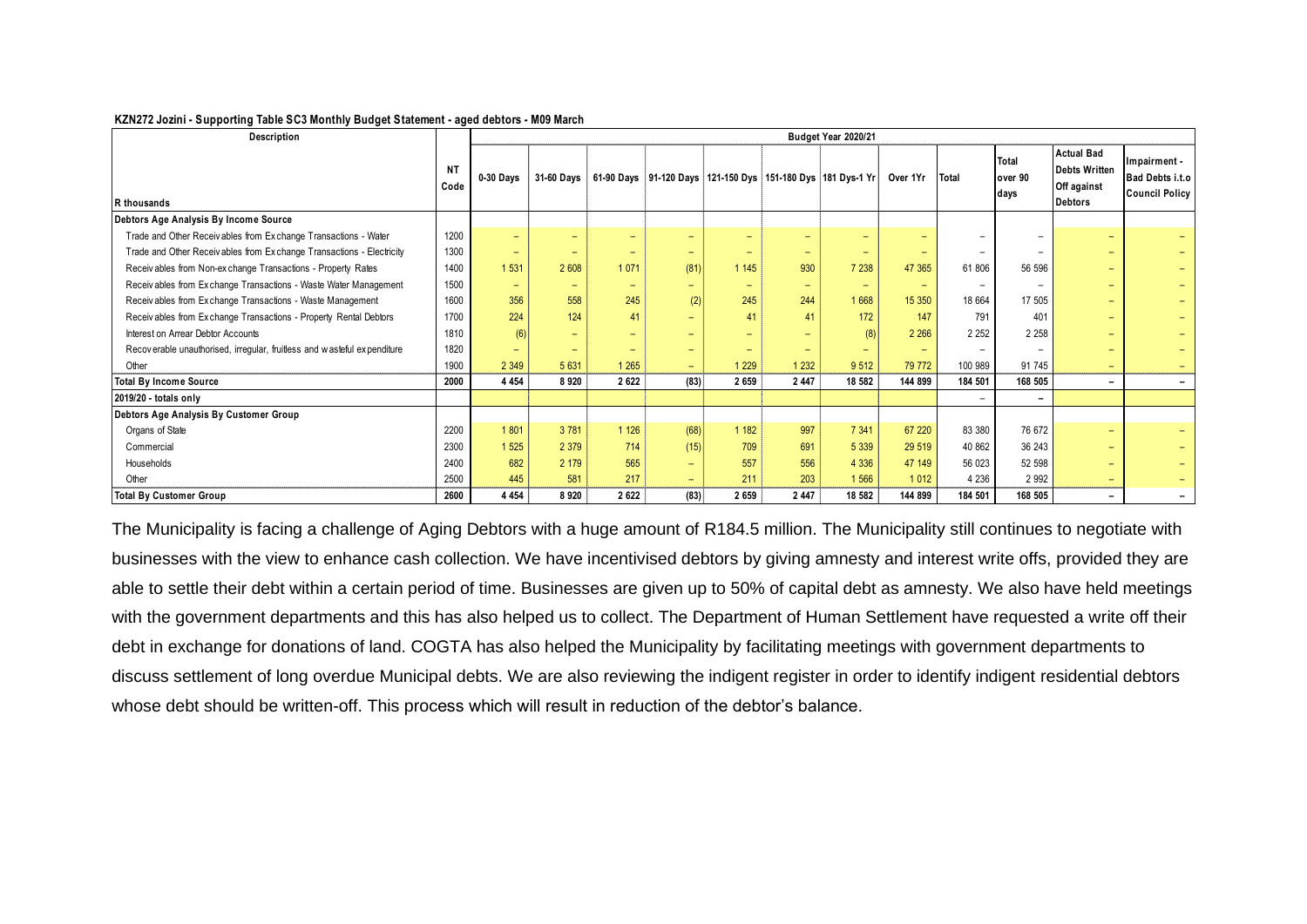# **INCOME REPORT**

#### The below table illustrate the billing of the municipality and the operating grants.

|                                                |  | 2019/20 | Budget Year 2020/21 |                          |                          |         |               |          |               |                  |  |  |  |
|------------------------------------------------|--|---------|---------------------|--------------------------|--------------------------|---------|---------------|----------|---------------|------------------|--|--|--|
| Description                                    |  | Audited | Original            | Adjusted                 | Monthly                  | YearTD  | <b>YearTD</b> | YTD      | YTD           | <b>Full Year</b> |  |  |  |
|                                                |  | Outcome | <b>Budget</b>       | Budget                   | actual                   | actual  | budget        | variance | variance      | Forecast         |  |  |  |
| R thousands                                    |  |         |                     |                          |                          |         |               |          | $\frac{9}{6}$ |                  |  |  |  |
| <b>Revenue By Source</b>                       |  |         |                     |                          |                          |         |               |          |               |                  |  |  |  |
| Property rates                                 |  | 28 0 27 | 29 077              | 27 324                   | 2 2 3 5                  | 20 472  | 20 4 93       | (21)     | $0\%$         | 27 324           |  |  |  |
| Service charges - electricity revenue          |  | -       | -                   |                          | -                        |         |               |          |               |                  |  |  |  |
| Service charges - water revenue                |  | -       | -                   |                          | $\overline{\phantom{0}}$ |         |               |          |               |                  |  |  |  |
| Service charges - sanitation revenue           |  |         |                     |                          |                          |         |               |          |               |                  |  |  |  |
| Service charges - refuse revenue               |  | 3781    | 3726                | 3815                     | 319                      | 2866    | 2 8 6 1       |          | $0\%$         | 3815             |  |  |  |
| Rental of facilities and equipment             |  | 773     | 849                 | 849                      | 314                      | 945     | 637           | 308      | 48%           | 849              |  |  |  |
| Interest earned - external investments         |  | 4 7 3 7 | 4 2 7 0             | 4 6 4 0                  | 185                      | 2 1 4 5 | 3 4 8 0       | (1335)   | $-38%$        | 4 6 4 0          |  |  |  |
| Interest earned - outstanding debtors          |  | 34 240  | 11 059              | 11 935                   | 2 3 2 0                  | 12 9 24 | 8 9 5 1       | 3 9 7 3  | 44%           | 11 935           |  |  |  |
| Dividends received                             |  | -       | -                   | $\overline{\phantom{0}}$ | -                        | -       |               | -        |               |                  |  |  |  |
| Fines, penalties and forfeits                  |  | 1 0 78  | 114                 | 350                      | 57                       | 388     | 263           | 125      | 48%           | 350              |  |  |  |
| Licences and permits                           |  | 1 0 4 2 | 2 3 9 5             | 2 3 9 5                  | 84                       | 835     | 1796          | (961)    | $-53%$        | 2 3 9 5          |  |  |  |
| Agency services                                |  |         |                     |                          |                          |         |               |          |               |                  |  |  |  |
| Transfers and subsidies                        |  | 184 120 | 206 316             | 246 902                  | 49 730                   | 243 491 | 185 177       | 58 315   | 31%           | 246 902          |  |  |  |
| Other revenue                                  |  | 2 2 6 4 | 488                 | 424                      | 129                      | 1660    | 318           | 1 3 4 3  | 422%          | 424              |  |  |  |
| Gains                                          |  |         |                     |                          |                          |         |               |          |               |                  |  |  |  |
| Total Revenue (excluding capital transfers and |  | 260 062 | 258 293             | 298 633                  | 55 373                   | 285 728 | 223 975       | 61 753   | 28%           | 298 633          |  |  |  |
| contributions)                                 |  |         |                     |                          |                          |         |               |          |               |                  |  |  |  |

**KZN272 Jozini - Table C4 Monthly Budget Statement - Financial Performance (revenue and expenditure) - M09 March**

#### **Reasons for variances**

**-Property rates:** Actual billing for the month of March 2021 is R2,2 Million and the year-todate actual billing is R20.5 Million. The budget year to date billing is R20.5 Million. Government Departments are still verifying their assets, a process that was disturbed by COVID-19.

-**Service Charges-Refuse**: The billing for March 2021 is R319 Thousand. The year-to-date actual billing is R2.8 Million whereas the year-to-date budget is R2.8 Million. We are currently engaging customers, requesting them to fill refuse removal forms with a view to attain accuracy in terms of billing.

-**Rental of Facilities and equipment**: The billing for March 2021 is R314 Thousand. The year-to-date actual is R945 Thousand and the year-to-date budget is R637 Thousand. The lease agreements have been revised down.

**-Interest on external Investment**: The interest that was earned for the month of March 2021 is R185 Thousand. R2.1 Million is the actual year to date amount whereas the budgeted year to date amount is R3.4 Million. Interest rates have decreased from around 8% to 4% due to COVID-19.

**Fines, Penalties and Forfeits**: The fines, penalties and forfeits amount issued for the month of March 2021 is R57 Thousand. Actual year to date traffic fines is R388 Thousand and is based on traffic fines issued, whereas YTD budget estimation of R263 Thousand. This revenue depends on traffic and road infringements and cannot be estimated with pinpoint precision.

**Interest on outstanding debtors:** R2.3 Million is the actual year to date and emanates from the huge debtors' book of R12.9 Million. The budget year to date is R8.9 Million. We intend to write off interest from government debt, especially that of the Department for Public Works (Provincial) as they have honoured their debt with the Jozini Municipality.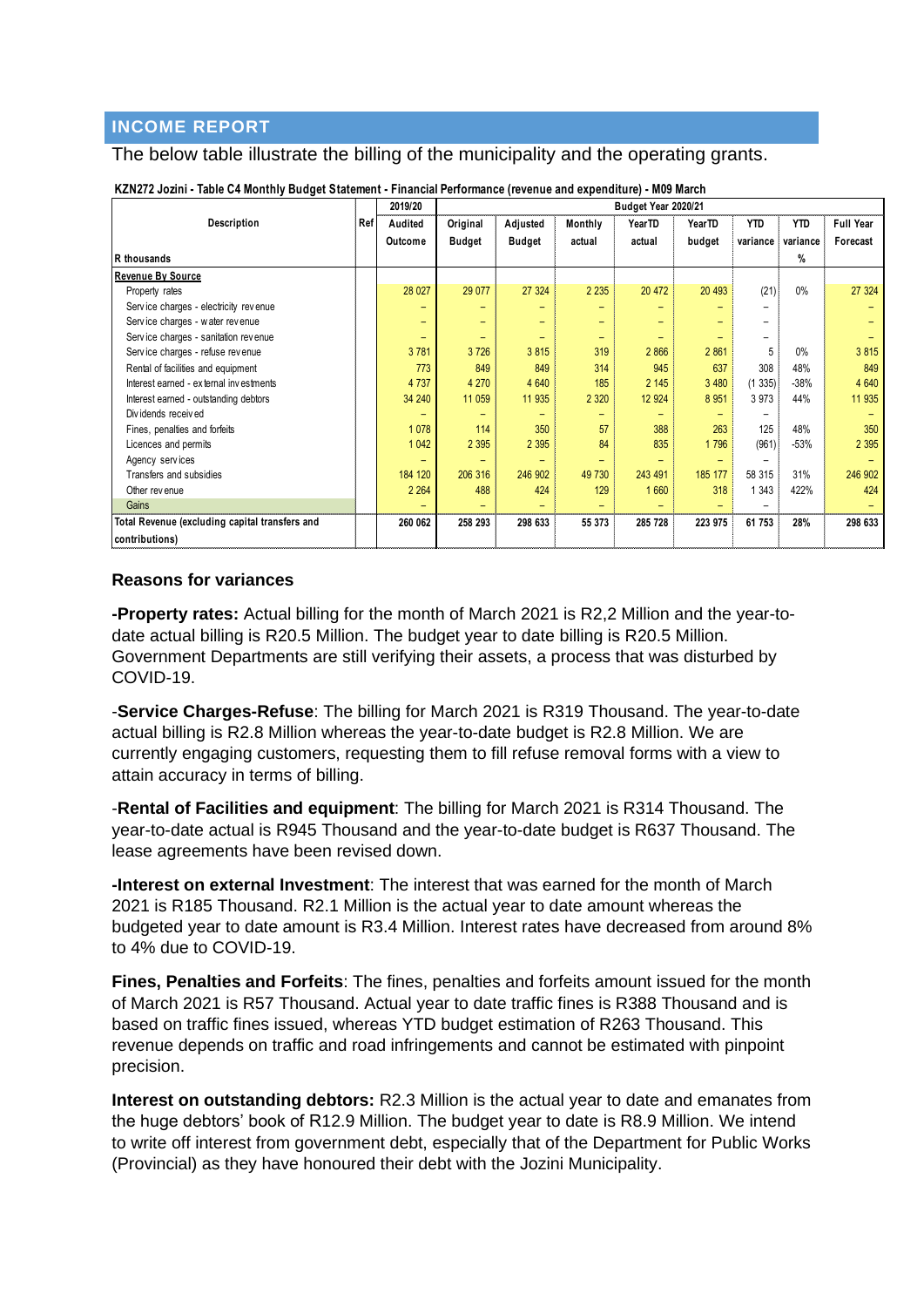-**Licenses and Permits**: The licenses and permits amount collected for March 2021 is R84 Thousand. The actual year to date is R835 Thousand, whereas the year-to-date budget amount is R1.8 Million.

-**Other revenue**: The other revenue amount for the month of March 2021 is R129 Thousand. The actual year to date is R1.7 Million, whereas the year-to-date budget amount is R318 Thousand. The other revenue includes revenue for cemeteries' fees, building plan approvals, tender documents payments. The sale of tender documents is the main source of other income.

# <span id="page-7-0"></span>**EXPENDITURE REPORT**

|                            |                              | KZN272 Jozini - Table C4 Monthly Budget Statement - Financial Performance (revenue and expenditure) - M09 March |               |               |                          |                     |                  |                                  |         |                  |
|----------------------------|------------------------------|-----------------------------------------------------------------------------------------------------------------|---------------|---------------|--------------------------|---------------------|------------------|----------------------------------|---------|------------------|
|                            |                              | 2019/20                                                                                                         |               |               |                          | Budget Year 2020/21 |                  |                                  |         |                  |
| Description                | Ref                          | Audited                                                                                                         | Original      | Adjusted      | Monthly                  | YearTD              | YearTD           | <b>YTD</b> variance YTD variance |         | <b>Full Year</b> |
|                            |                              | Outcome                                                                                                         | <b>Budget</b> | <b>Budget</b> | actual                   | actual              | budget           |                                  |         | Forecast         |
| R thousands                |                              |                                                                                                                 |               |               |                          |                     |                  |                                  | $\%$    |                  |
| <b>Expenditure By Type</b> |                              |                                                                                                                 |               |               |                          |                     |                  |                                  |         |                  |
| Employee related costs     |                              | 95 150                                                                                                          | 93 533        | 100 377       | 9 3 1 4                  | 76 594              | 75 283           | 1 3 1 1                          | 2%      | 100 377          |
|                            | Remuneration of councillors  | 14 3 24                                                                                                         | 14 836        | 14 8 36       | 1 1 9 4                  | 10 877              | 11 127           | (250)                            | $-2%$   | 14 836           |
|                            | Debt impairment              |                                                                                                                 | 21 676        | 19 663        | 4 2 1 0                  | 14 697              | 14 747           | (51)                             | $0\%$   | 19 663           |
|                            | Depreciation & asset impairn | 21 905                                                                                                          | 15 7 33       | 20 898        | 1 905                    | 15 116              | 15 673           | (557)                            | -4%     | 20 898           |
| Finance charges            |                              | (113)                                                                                                           | 1750          | 500           |                          | -                   | 375              | (375)                            | $-100%$ | 500              |
| Bulk purchases             |                              | $\overline{\phantom{0}}$                                                                                        |               |               | $\overline{\phantom{0}}$ | -                   |                  |                                  |         |                  |
| Other materials            |                              | 526                                                                                                             | 100           | 2 5 7 5       | $\overline{\phantom{0}}$ | 2 5 2 5             | 1 9 3 2          | 594                              | 31%     | 2 5 7 5          |
| Contracted services        |                              | 26 29 3                                                                                                         | 37 188        | 33 834        | 3 5 1 5                  | 20 533              | 25 376           | (4842)                           | $-19%$  | 33 834           |
| Transfers and subsidies    |                              | 16 905                                                                                                          | 33 540        | 35 751        | 1795                     | 22 061              | 26 813<br>(4753) |                                  | $-18%$  | 35 751           |
| Other expenditure          |                              | 51 404                                                                                                          | 55 836        | 63 062        | (4557)                   | 49 323              | 47 297           | 2026                             | 4%      | 63 063           |
| Losses                     |                              |                                                                                                                 |               |               |                          |                     |                  |                                  |         |                  |
| <b>Total Expenditure</b>   |                              | 265 144                                                                                                         | 274 190       | 291 497       | 17 377                   | 211 726             | 218 623          | (6897)                           | $-3%$   | 291 497          |

# **Reasons for variances**

*-Employee Related cost:* The employee costs for March 2021 are R9.3 Million. The year todate actual is R76.6 Million and the year to-date budget is R75.3 Million. Overtime has increased due to new employees (general staff working as cleaners in our towns) who were inducted during weekends. We will continue applying cost containment measures by reducing overtime and standby allowances with a view to reduce the employee related costs.

-*Remuneration of Councillors*: The councillor remuneration costs for March 2021 are R1,2 Million. The year to date actual is R10.9 Million whereas the year to-date budget is R11.1 Million. The upper limits for the financial year 2020/2021 are not yet gazetted.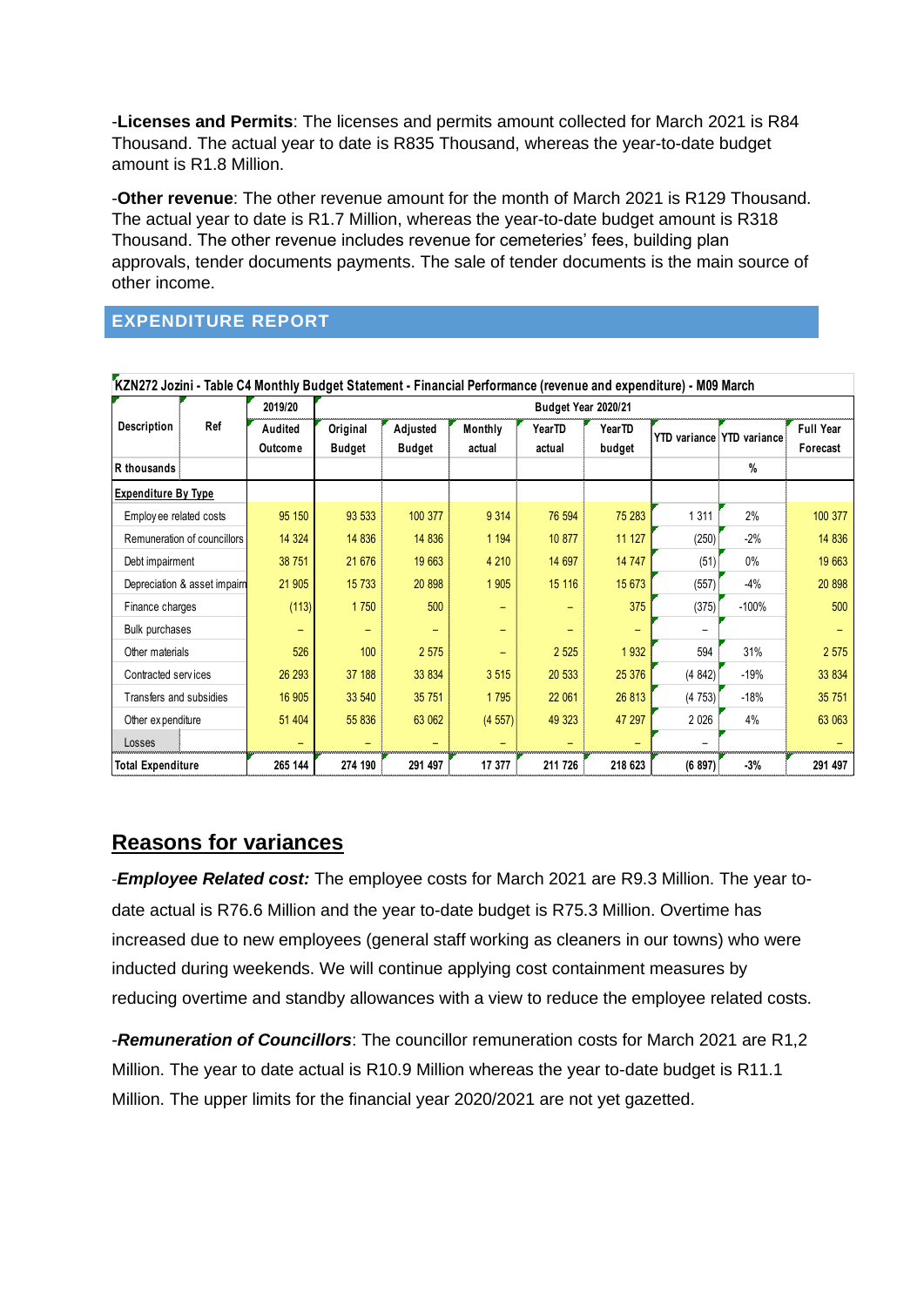-*Debt Impairment*: The actual year to date is R14.7 Million while the budget year to date is R14.7 million. The incentives provided by the Municipality to businesses is assisting to improve collections.

*-Depreciation*: The actual year to date depreciation for the month ended March 2021 is R1.9 Million. The actual year to-date is R15.1 Million and the budgeted year to date amount is R15.7 Million. The difference is due delays in acquisition of fixed assets.

- *Other Material*: Other Material refers to repairs and maintenance which amount to R2.5 Million year to -date actual and R1.9 Million budget year to-date. Repairs and Maintenance have increased in the third quarter.

-*Contracted Services***:** The contracted services expenditure for March 2021 is R3.5 Million. The actual year to date amount is R20.5 Million. The budget year to date is R25.4 Million. We are currently reducing our reliance on consultants.

*-Transfer & Subsidies*: The transfer and subsidies amount for March 2021 is R2.1 Million. The actual year to date is R22.1 Million and the budget year to date is R26.8 Million. This expenditure will increase towards the end of the financial year.

*-Other expenditure*: The actual amount spent to date is R49.3 Million and the budget year to date is R26.8 Million. The accommodation and travel reimbursement has upped this expenditure item. Actual EPWP participants are also accounted for under this expenditure.

### <span id="page-8-0"></span>**CASHFLOW PROJECTION**

The actual amount in the bank as at the end of March 2021 is R152.4 Million.

I**nvestments:** amounts to R70.4 Million and

**Operational account**: amounts to R82 Million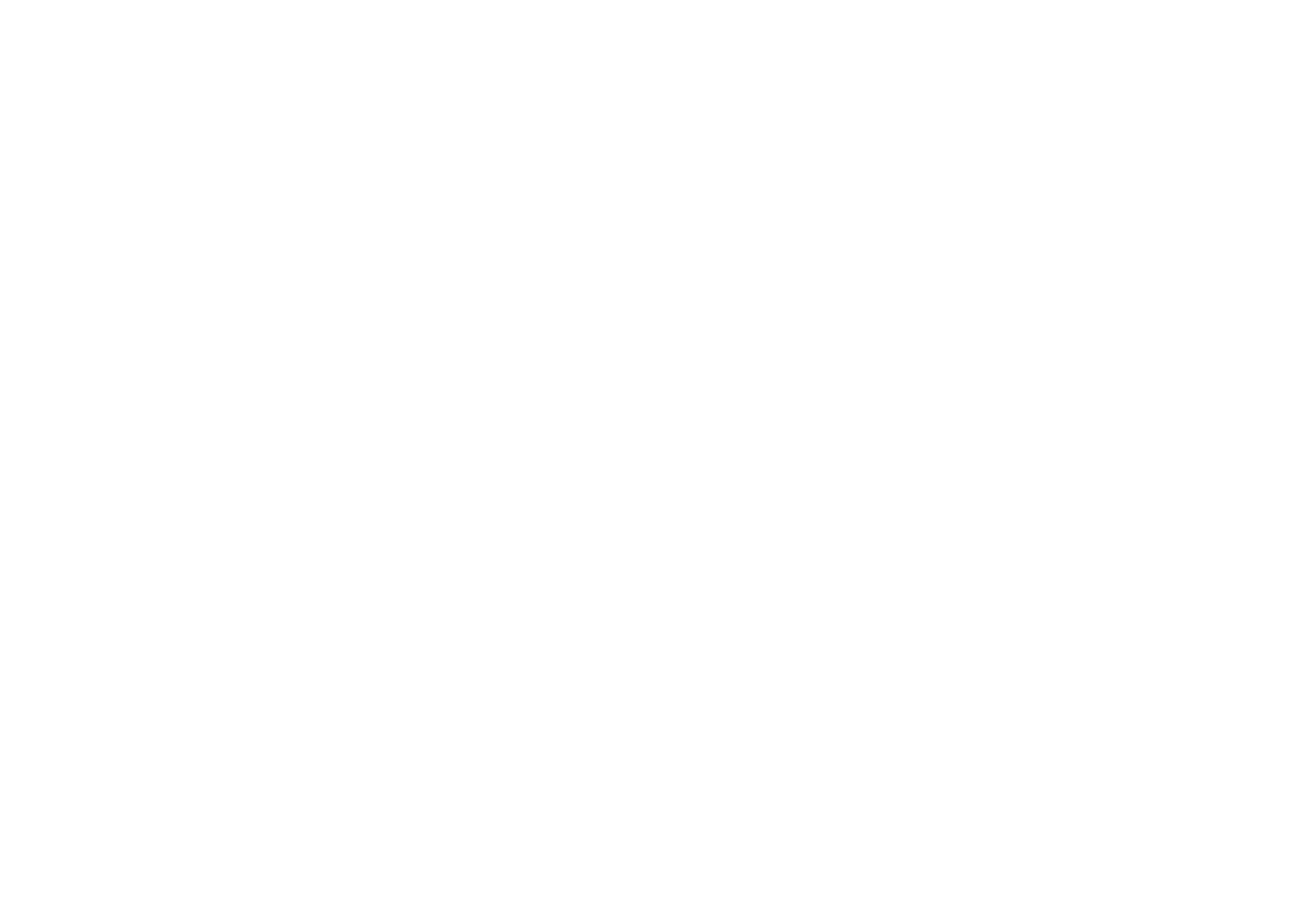|      |              |             |      | CFA: CASH FLOW STATEMENT ACTUALS / FORECASTS (All values in Rand)(Payments= +                                                                                       |              |                    |                    |                |                    |                    |              |                |                    |               |                |                     |
|------|--------------|-------------|------|---------------------------------------------------------------------------------------------------------------------------------------------------------------------|--------------|--------------------|--------------------|----------------|--------------------|--------------------|--------------|----------------|--------------------|---------------|----------------|---------------------|
|      |              |             |      | Save File as: Muncde_CFA_ccyy_Mnn.XLS (e.g.: GT411_CFA_2005_M10)                                                                                                    |              |                    |                    |                |                    |                    |              |                |                    |               |                |                     |
|      |              |             |      | Change Muncde to your own municipal code (e.g.: GT411) and Year End (ccyy) to Financial Year End (e.g.: 2005 for year 2004/2005)                                    |              |                    |                    |                |                    |                    |              |                |                    |               |                |                     |
|      |              |             |      | Change Month End (Mnn) to Active Month (M01=JulyM12=June)(e.g.: M10) (Enter Actuals up to Active Month included and Forecast figures for months after Active Month) |              |                    |                    |                |                    |                    |              |                |                    |               |                |                     |
|      |              |             |      | To Save File press the following keys at the same time with Caps Lock off: Ctrl Shift S                                                                             |              |                    |                    |                |                    |                    |              |                |                    |               |                |                     |
| Year | <b>Month</b> |             |      |                                                                                                                                                                     | Month 1      | Month <sub>2</sub> | Month <sub>3</sub> | Month 4        | Month <sub>5</sub> | Month <sub>6</sub> | Month 7      | Month 8        | Month <sub>9</sub> | Month 10      | Month 11       | Month <sub>12</sub> |
| End  | End          | Mun         | Item | <b>Detail</b>                                                                                                                                                       | July         | Aug                | <b>Sept</b>        | Oct            | <b>Nov</b>         | <b>Dec</b>         | Jan          | Feb            | Mar                | Apr           | May            | June                |
|      | 2021 M09     | KZN272 3000 |      | <b>Cash Receipts by Source</b>                                                                                                                                      |              |                    |                    |                |                    |                    |              |                |                    |               |                |                     |
|      |              |             | 3010 | Property rates                                                                                                                                                      | 815 772      | 1 336 047          | 5 040 613          | 2 144 180      | 1 354 282          | 2 079 838          | 1 114 440    | 1 154 725      | 1 662 078          | $\Omega$      | $\Omega$       |                     |
|      |              |             | 3020 | Property rates - penalties & collection charges                                                                                                                     | $\Omega$     | $\Omega$           | $\Omega$           | $\Omega$       | $\Omega$           | $\Omega$           | $\Omega$     | $\Omega$       | $\Omega$           | $\mathcal{C}$ | $\Omega$       |                     |
|      |              |             | 3030 | Service charges - electricity revenue                                                                                                                               | $\Omega$     | $\Omega$           | $\Omega$           | $\Omega$       | $\Omega$           | $\Omega$           | $\Omega$     | $\Omega$       | $\Omega$           | $\Omega$      | $\Omega$       |                     |
|      |              |             | 3040 | Service charges - water revenue                                                                                                                                     |              | $\Omega$           | $\Omega$           | $\Omega$       | $\Omega$           | $\Omega$           | $\Omega$     | $\Omega$       | $\Omega$           | $\Omega$      | $\Omega$       |                     |
|      |              |             | 3050 | Service charges - sanitation revenue                                                                                                                                | $\Omega$     | $\Omega$           | $\Omega$           | $\overline{0}$ | $\Omega$           | $\Omega$           | $\Omega$     | $\Omega$       | $\Omega$           | $\Omega$      | $\Omega$       |                     |
|      |              |             | 3060 | Service charges - refuse revenue                                                                                                                                    | 164 161      | 256 601            | 90 263             | 224 639        | 200 597            | 200 266            | 112 937      | 145 872        | 175 938            | $\Omega$      | $\Omega$       | $\Omega$            |
|      |              |             | 3070 | Service charges - other                                                                                                                                             | $\Omega$     |                    | $\Omega$           | $\overline{0}$ | $\overline{0}$     | $\Omega$           | $\mathbf{0}$ | $\overline{0}$ | $\Omega$           | $\Omega$      | $\Omega$       | $\Omega$            |
|      |              |             | 3080 | Rental of facilities and equipment                                                                                                                                  | 56 168       | 48 546             | 41 928             | 166 791        | 42 4 94            | 21 20 6            | 34 607       | 106 998        | 138 275            | $\Omega$      | $\Omega$       |                     |
|      |              |             | 3090 | Interest earned - external investments                                                                                                                              | 199 685      | 311 288            | 292 476            | 209 973        | 341 318            | 160 447            | 220 802      | 221 149        | 184 578            | $\Omega$      | $\Omega$       |                     |
|      |              |             | 3100 | Interest earned - outstanding debtors                                                                                                                               | $\mathbf{0}$ | $\overline{0}$     | $\mathbf{0}$       | $\mathbf{0}$   | $\overline{0}$     | $\overline{0}$     | $\mathbf{0}$ | $\mathbf{0}$   | $\Omega$           | $\Omega$      | $\mathbf{0}$   | $\Omega$            |
|      |              |             | 3110 | Dividends received                                                                                                                                                  | $\Omega$     | $\Omega$           | $\Omega$           | $\mathbf{0}$   | $\Omega$           | $\overline{0}$     | $\Omega$     | $\Omega$       | $\Omega$           | $\Omega$      | $\Omega$       | $\Omega$            |
|      |              |             | 3120 | Fines                                                                                                                                                               | 3 200        | 5 6 3 6            | 5 300              | 7 1 1 2        | 15 875             | 720                | 600          | $\Omega$       | 500                | $\Omega$      | $\Omega$       |                     |
|      |              |             | 3130 | Licences and permits                                                                                                                                                | 146 474      | 86 878             | 110 530            | 98 487         | 93 000             | 73 296             | 75 959       | 86 0 26        | 84 078             | $\Omega$      | $\Omega$       | $\Omega$            |
|      |              |             | 3140 | Agency services                                                                                                                                                     | $\Omega$     | $\mathbf{0}$       | $\Omega$           | $\mathbf{0}$   | $\mathbf{0}$       | $\Omega$           | $\mathbf{0}$ | $\mathbf{0}$   | $\Omega$           | $\Omega$      | $\Omega$       | $\Omega$            |
|      |              |             | 3150 | Transfer receipts - operational                                                                                                                                     | 87 787 000   | 3 487 000          | 15 818 765         | $\overline{0}$ | 1 236 000          | 96 855 325         | $\Omega$     | 2 323 000      | 60 859 510         | $\Omega$      | $\Omega$       |                     |
|      |              |             | 3160 | Other revenue                                                                                                                                                       | 201 216      | 7 603 322          | 136 272            | 142 726        | 142 655            | 159 003            | 114 554      | 3 867 666      | 1 396 488          | $\Omega$      | $\Omega$       | $\Omega$            |
|      |              |             | 3170 | <b>Cash Receipts by Source</b>                                                                                                                                      | 89 373 676   | 13 135 318         | 21 536 147         | 2 993 908      | 3 426 221          | 99 550 101         | 1 673 899    | 7 905 436      | 64 501 445         | n             | $\Omega$       |                     |
|      |              |             | 3180 | Other Cash Flows/Receipts by Source                                                                                                                                 |              |                    |                    |                |                    |                    |              |                |                    |               |                |                     |
|      |              |             | 3190 | Transfer receipts - capital                                                                                                                                         | 9 000 000    | 5 000 000          | 12 000 000         | $\Omega$       | 1 000 000          | 12 000 000         | $\Omega$     | $\Omega$       | 17 186 000         | $\Omega$      | $\overline{0}$ |                     |
|      |              |             | 3200 | Contributions recognised - capital & Contributed                                                                                                                    | $\Omega$     | $\Omega$           | $\Omega$           | $\Omega$       | $\Omega$           | $\Omega$           | $\Omega$     | $\Omega$       | $\Omega$           | $\Omega$      | $\Omega$       | $\Omega$            |
|      |              |             | 3210 | Proceeds on disposal of PPE                                                                                                                                         | $\Omega$     | $\overline{0}$     | $\Omega$           | $\Omega$       | $\overline{0}$     | $\Omega$           | $\Omega$     | $\Omega$       | $\Omega$           | $\Omega$      | $\mathbf{0}$   |                     |
|      |              |             | 3220 | Short term loans                                                                                                                                                    |              | $\Omega$           | $\Omega$           | $\Omega$       | $\Omega$           | $\Omega$           | $\Omega$     |                |                    |               | $\Omega$       | $\Omega$            |
|      |              |             | 3230 | Borrowing long term/refinancing                                                                                                                                     |              | $\Omega$           |                    | $\Omega$       |                    | $\Omega$           |              |                |                    | $\Omega$      | $\Omega$       |                     |
|      |              |             | 3240 | Increase (decrease) in consumer deposits                                                                                                                            |              | $\Omega$           | $\Omega$           | $\Omega$       | n                  | $\Omega$           | $\Omega$     | $\sqrt{ }$     | $\Omega$           | $\Omega$      | $\Omega$       |                     |
|      |              |             | 3250 | Decrease (Increase) in non-current debtors                                                                                                                          |              | $\Omega$           | $\Omega$           | $\Omega$       |                    | $\Omega$           | $\Omega$     | C              | $\Omega$           | $\Omega$      | $\Omega$       | $\Omega$            |
|      |              |             | 3260 | Decrease (increase) other non-current                                                                                                                               |              | $\Omega$           |                    | $\Omega$       | $\Omega$           | $\Omega$           | $\Omega$     | $\Omega$       | $\Omega$           | $\Omega$      | $\Omega$       |                     |
|      |              |             | 3270 | Decrease (increase) in non-current investments                                                                                                                      |              | $\Omega$           | $\Omega$           | $\Omega$       | $\Omega$           | $\Omega$           | $\Omega$     | $\Omega$       | $\Omega$           | $\Omega$      | $\mathbf{0}$   | $\Omega$            |
|      |              |             | 3280 | <b>Total Cash Receipts by Source</b>                                                                                                                                | 98 373 676   | 18 135 318         | 33 536 147         | 2 993 908      | 4 4 2 6 2 2 1      | 111 550 101        | 1 673 899    | 7 905 436      | 81 687 445         | $\Omega$      | $\Omega$       |                     |
|      |              |             | 4000 | Cash Payments by Type                                                                                                                                               |              |                    |                    |                |                    |                    |              |                |                    |               |                |                     |
|      |              |             | 4010 | Employee related costs                                                                                                                                              | 7836632      | 7 939 533          | 7 963 735          | 8 281 089      | 9 586 090          | 9 0 21 5 9 3       | 8 214 299    | 9 474 721      | 9 5 61 273         | $\Omega$      | $\mathbf{0}$   |                     |
|      |              |             | 4020 | Remuneration of councillors                                                                                                                                         | 721 306      | 785 492            | 750 899            | 869 483        | 954 264            | 1 104 152          | 922 816      | 807 059        | 788 362            | $\Omega$      | $\overline{0}$ | $\Omega$            |
|      |              |             | 4030 | <b>Collection costs</b>                                                                                                                                             | $\Omega$     | $\Omega$           | $\Omega$           | $\Omega$       | $\Omega$           | $\Omega$           | $\Omega$     | $\Omega$       | $\Omega$           | $\Omega$      | $\Omega$       | $\Omega$            |
|      |              |             | 4040 | Interest paid                                                                                                                                                       |              | $\Omega$           | $\Omega$           | $\Omega$       | $\Omega$           | $\Omega$           | $\Omega$     | $\Omega$       | $\Omega$           |               | $\Omega$       |                     |
|      |              |             | 4050 | Bulk purchases - Electricity                                                                                                                                        |              | $\Omega$           | $\Omega$           | $\Omega$       | $\Omega$           | $\Omega$           | $\Omega$     | $\Omega$       | $\Omega$           | $\Omega$      | $\Omega$       | $\Omega$            |
|      |              |             | 4060 | Bulk purchases - Water & Sewer                                                                                                                                      |              | $\Omega$           | $\Omega$           | $\Omega$       | $\Omega$           | $\Omega$           | $\Omega$     | $\Omega$       | $\Omega$           | $\Omega$      | $\overline{0}$ |                     |
|      |              |             | 4070 | Other materials                                                                                                                                                     | $\Omega$     | $\Omega$           | $\Omega$           | $\overline{0}$ | $\Omega$           | $\Omega$           | $\Omega$     | $\Omega$       |                    | $\Omega$      | $\Omega$       | $\Omega$            |
|      |              |             | 4080 | Contracted services                                                                                                                                                 | 525 739      | 1 077 915          | 1 197 363          | 1 070 158      | 1 260 892          | 1 291 165          | 1 178 125    | 1 286 175      | 1 067 767          | $\Omega$      | $\Omega$       |                     |
|      |              |             | 4090 |                                                                                                                                                                     | $\Omega$     | $\Omega$           | $\mathbf{0}$       | $\mathbf{0}$   | $\Omega$           | $\Omega$           | $\Omega$     | $\mathbf{0}$   | $\Omega$           | $\Omega$      | $\Omega$       |                     |
|      |              |             |      | Grants and subsidies paid - other municipalities                                                                                                                    | $\Omega$     | 363 500            | 196 000            |                |                    |                    | 4 886 581    | 87 700         |                    | $\Omega$      | $\mathbf{0}$   |                     |
|      |              |             | 4100 | Grants and subsidies paid - other                                                                                                                                   |              |                    |                    | 8 4 2 4 3 1 7  | 352 600            | 5 0 23 4 81        |              |                | 952 350            |               |                |                     |
|      |              |             | 4110 | General expenses                                                                                                                                                    | 3 623 363    | 6 456 030          | 5 371 896          | 3 508 505      | 18 403 071         | 30 559 625         | 7 291 090    | 12 794 550     | 11 931 551         | $\Omega$<br>n | $\Omega$       |                     |
|      |              |             | 4120 | Cash Payments by Type                                                                                                                                               | 12 707 040   | 16 622 470         | 15 479 893         | 22 153 552     | 30 556 917         | 47 000 016         | 22 492 911   | 24 450 205     | 24 301 303         |               | $\Omega$       |                     |
|      |              |             | 4130 | Other Cash Flows/Payments by Type                                                                                                                                   |              |                    |                    |                |                    |                    |              |                |                    |               |                |                     |
|      |              |             | 4140 | Capital assets                                                                                                                                                      | 2 270 102    | 5 441 007          | 3 123 186          | 2 140 551      | 1 626 448          | 7 291 503          | 3 886 582    | 2 006 138      | 4 319 641          | $\Omega$      | $\Omega$       |                     |
|      |              |             | 4150 | Repayment of borrowing                                                                                                                                              | $\Omega$     | $\mathbf{0}$       | $\mathbf{0}$       | $\mathbf{0}$   | $\overline{0}$     | $\overline{0}$     | $\mathbf{0}$ | $\Omega$       | $\Omega$           | $\Omega$      | $\Omega$       |                     |
|      |              |             | 4160 | Other Cash Flows/Payments                                                                                                                                           | $\mathbf{0}$ | $\mathbf{0}$       | $\mathbf{0}$       | $\mathbf{0}$   | $\mathbf{0}$       | $\overline{0}$     | $\mathbf{0}$ | $\overline{0}$ | $\Omega$           | $\Omega$      | $\Omega$       |                     |
|      |              |             | 4170 | <b>Total Cash Payments by Type</b>                                                                                                                                  | 14 977 142   | 22 063 477         | 18 603 079         | 24 294 103     | 32 183 365         | 54 291 519         | 26 379 493   | 26 456 343     | 28 620 944         |               |                |                     |
|      |              |             | 4180 | Net Increase/(Decrease) in Cash Held                                                                                                                                | 83 396 534   | $-3928159$         | 14 933 068         | -21 300 195    | -27 757 144        | 57 258 582         | -24 705 594  | -18 550 907    | 53 066 501         |               |                |                     |
|      |              |             | 4190 | Cash/cash equivalents at the month/year begin:                                                                                                                      | 39 961 222   | 123 357 756        | 119 429 597        | 134 362 665    | 113 062 470        | 85 305 326         | 142 563 908  | 117 858 314    | 99 307 407         | 152 373 908   | 152 373 908    | 152 373 908         |
|      |              |             | 4200 | Cash/cash equivalents at the month/year end:                                                                                                                        | 123 357 756  | 119 429 597        | 134 362 665        | 113 062 470    | 85 305 326         | 142 563 908        | 117 858 314  | 99 307 407     | 152 373 908        | 152 373 908   | 152 373 908    | 152 373 908         |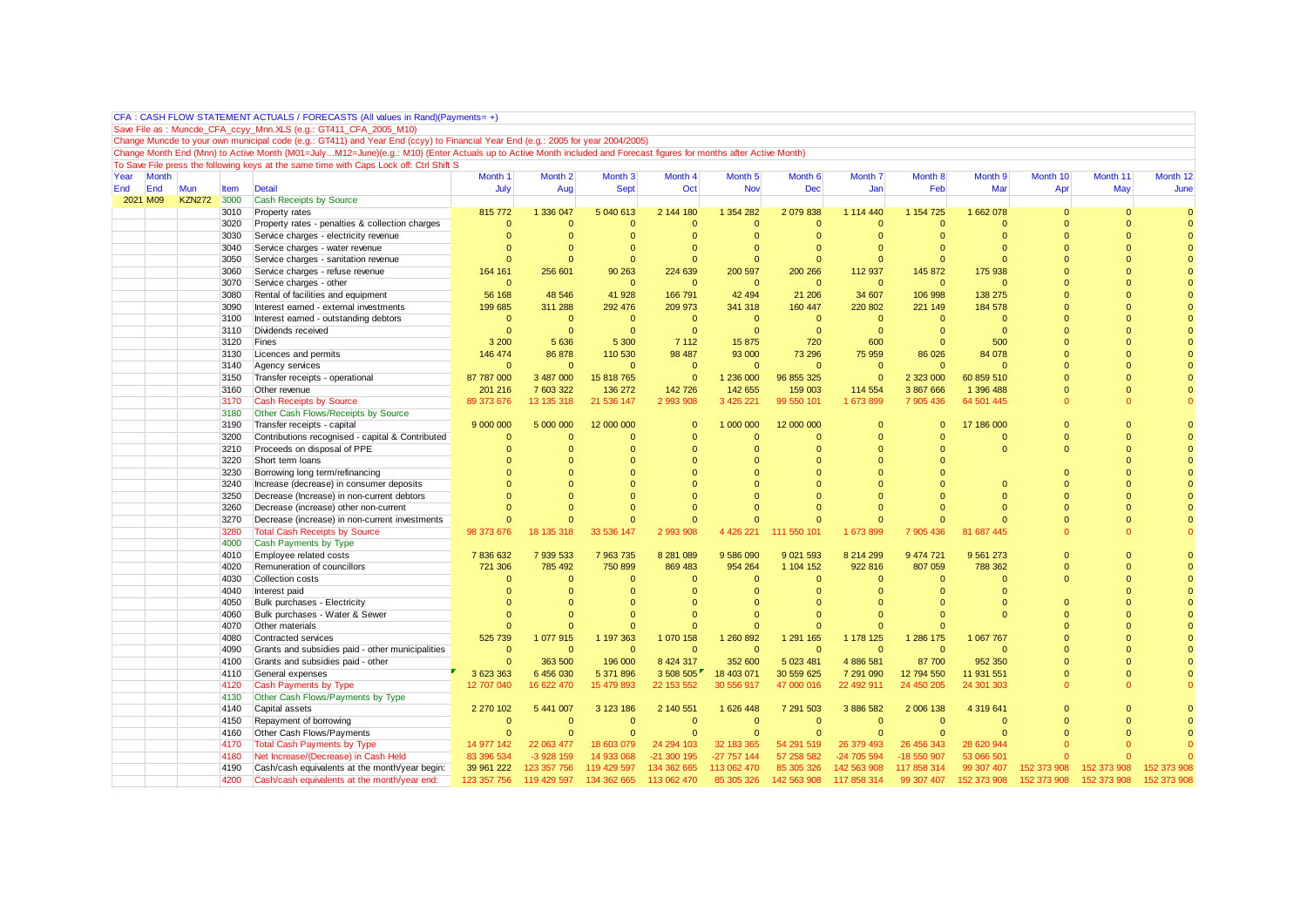### **Reasons for variances**

-*Property Rates*: The collection to date as at March 2021 is R16.7 Million. The actual billing to date is R13.2 Million. The great improvement in collection is because of our engagements with government departments with the assistance of COGTA and businesses which are taking advantage of the amnesty and interest write offs.

-*Service Charges-Refuse*: Collection to date as at March 2021 is R1.6 Million. The actual billing to date is R1.5 Million. The lower than anticipated collection is because of disgruntled customers who are not satisfied with the refuse collection service and hence defaulting. We are currently requesting customers to fill their forms anew with a view to ensure accuracy in billing and by extension the collection rate.

-*Rental of Facilities and equipment*: R657 Thousand is collected to date as at the end of March 2021. The actual billing to date is R945 Thousand. We are currently communicating with state departments using the Thusong centre to pay their rentals.

**-***Interest on external Investment*: The total amount earned by the Municipality of Interest on external Investments is R2.1 Million including the interest on primary bank account.

*-Fines, Penalties and Forfeits*: The actual amount received up to March 2021 is R38.9 Thousand.

-*Licenses and Permits*: The actual amount received up to March 2021 is R855 Thousand. This is based on applications for licenses and permits. Covid-19 has adversely impacted on this source as the traffic station was closed in July 2020.

-*Transfer receipt of Operating and Capital grants*: The Municipality has received Equitable share of R234 Million, Library grant of R6.1 Million, FMG of R2.8 Million, Temporary Structures grant of R19.2 Million and EPWP grant of R2.7 Million.

MIG received to date is R46.1 Million and INEP of R10 Million.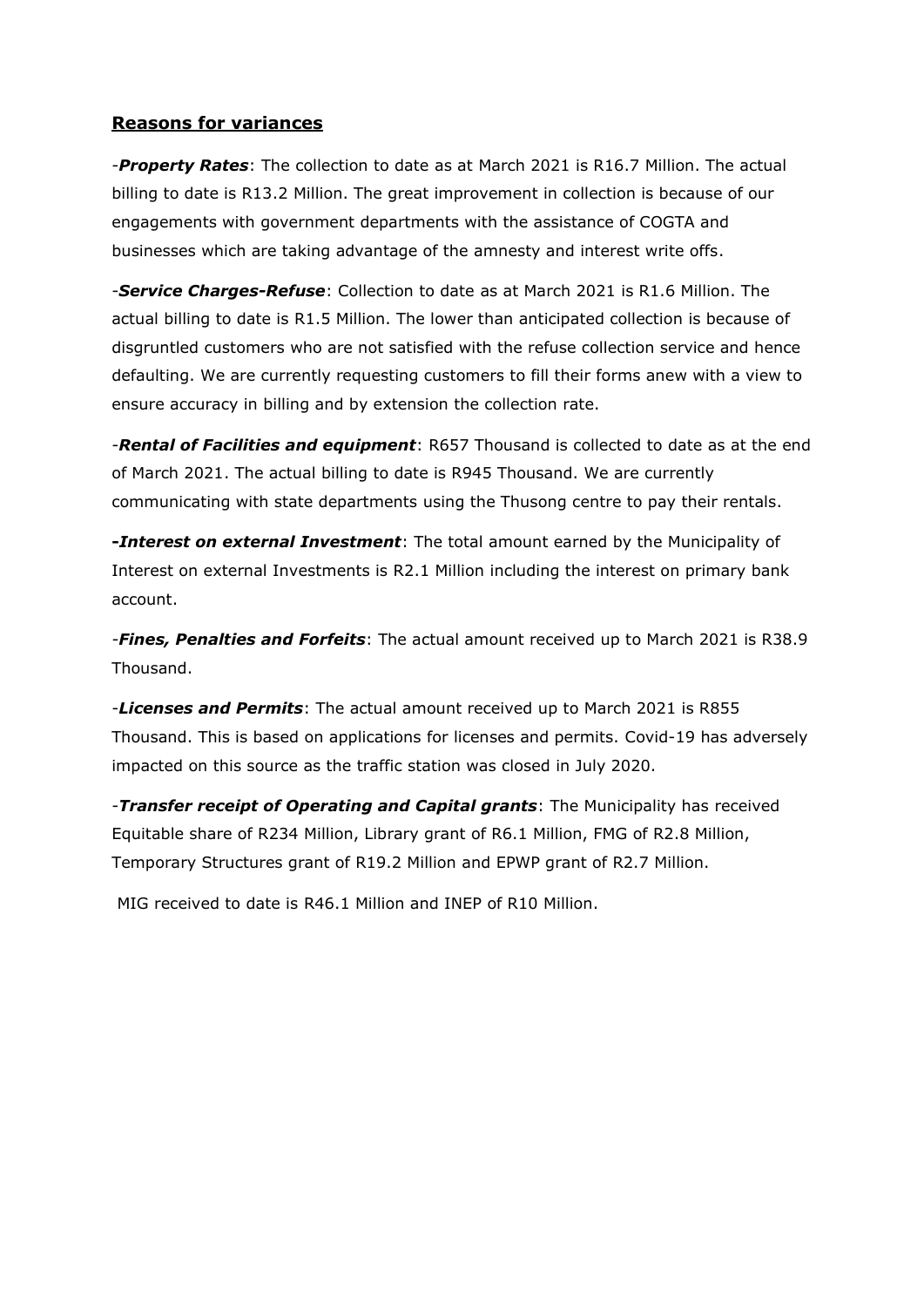# **CAPITAL EXPENDITURE**

| <b>Description</b> | <b>Actual</b><br>received to-<br>date | <b>Actual</b> | Actual to- Unspent<br>date    |                 |
|--------------------|---------------------------------------|---------------|-------------------------------|-----------------|
| <b>MIG</b>         | R 46 186 000.00                       |               | R4 273 553.77 R 32 191 485.34 | R 13 994 514.66 |

The above table illustrates how the municipality has spent on capital grants; the municipality spent R32.1 Million.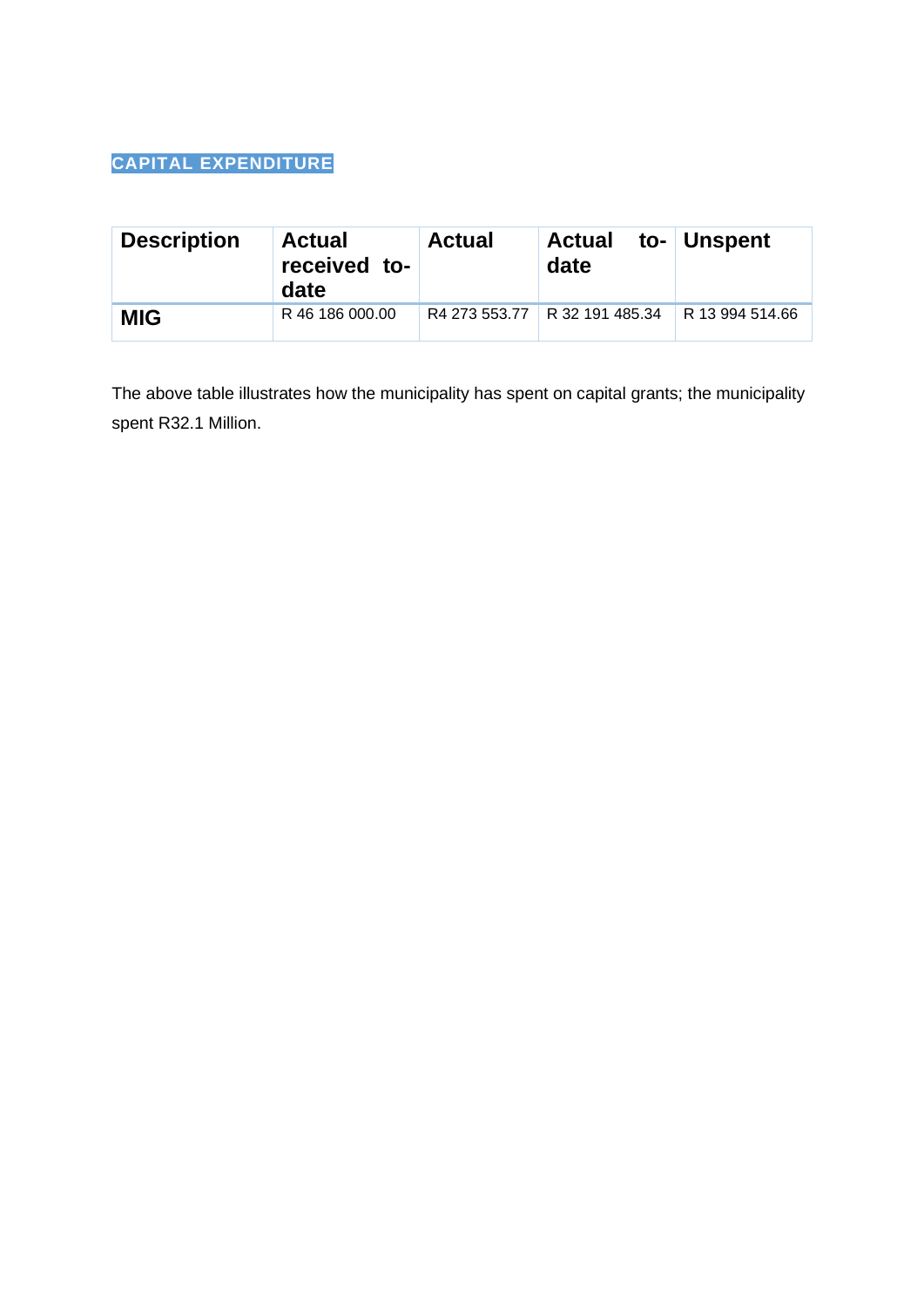# **Investment portfolio**

The municipality received R120 Thousands of interest on investments as at the end of March 2021

|                  |                   |                        | <b>Investment Register</b>                                       | N                              |                                  |           |                                           |                 |                               |                     |   |                                  |              |                                           |                       |                   |                               |
|------------------|-------------------|------------------------|------------------------------------------------------------------|--------------------------------|----------------------------------|-----------|-------------------------------------------|-----------------|-------------------------------|---------------------|---|----------------------------------|--------------|-------------------------------------------|-----------------------|-------------------|-------------------------------|
|                  |                   | <b>ACCOUNT DETAILS</b> |                                                                  |                                | <b>Mar-21</b>                    |           |                                           |                 |                               |                     |   |                                  |              |                                           | <b>Reconciliation</b> |                   |                               |
| <b>INSTITUTE</b> | <b>ACCOUNT NO</b> | <b>TYPE OF ACCOUNT</b> | <b>PERIOD OF</b><br><b>MATURITY</b> /<br><b>INVESTMENT TERMS</b> | <b>INTEREST</b><br><b>RATE</b> | <b>OPENING</b><br><b>BALANCE</b> |           | <b>TRANSFERS IN</b>                       | <b>INTEREST</b> | <b>TRANSFER OUT</b>           | <b>BANK CHARGES</b> |   | <b>CLOSING</b><br><b>BALANCE</b> |              | <b>GL Balance</b>                         |                       | <b>Difference</b> | <b>Reason for</b><br>Variance |
| ABSA             | 2078608636        | <b>FIXED DEPOSIT</b>   | 30DAYS                                                           | 4.49%                          | 5 112 818.27<br>R                |           |                                           | 17 075.25       |                               |                     |   |                                  |              | R 5 129 893.52 R 5 129 893.52 R           |                       |                   |                               |
| <b>FNB</b>       | 62406733164       | CALL ACCOUNT           | DAILY                                                            | 3.25%                          | 236 768.12<br>R                  |           | 33 000 000.00                             | 544.89          |                               |                     |   |                                  |              | R 33 237 313.01 R 33 237 313.01 R         |                       |                   |                               |
| <b>FNB</b>       | 62424077403       | CALL ACCOUNT           | DAILY                                                            | 3.25%                          | R 12 411 274.58                  |           |                                           | 23 725.92       | -12 350 215.44                | $-425.90$           |   | 84 359.16 R                      |              | 84 359.16                                 |                       |                   |                               |
| <b>FNB</b>       | 62588270612       | CALL ACCOUNT           | DAILY                                                            | 3.25%                          | R                                | 15 663.20 |                                           | 39.90           |                               |                     | R | 15 703.10 $\frac{1}{R}$          |              | $15703.10$ R                              |                       | $\sim$            |                               |
| <b>FNB</b>       | 74892649938       | <b>FIXED DEPOSIT</b>   | 30DAYS                                                           | 3.88%                          |                                  |           | 5 000 000.00                              | 4 2 5 2.05      |                               |                     |   |                                  |              | R 5 004 252.05 R 5 004 252.05             |                       |                   |                               |
| Investec         | 1100435870501     | <b>FIXED DEPOSIT</b>   | 30DAYS                                                           | 3.35%                          | R<br>5 127 162.95                |           |                                           | 14 587.83       |                               |                     |   |                                  |              | R 5 141 750.78 R 5 141 750.78             |                       |                   |                               |
| <b>GRINDROD</b>  | 11000034006       | CALL ACCOUNT           | DAILY                                                            | 3.25%                          | 125 879.89<br>$\mathsf{R}$       |           |                                           | 347.46          |                               |                     |   | R 126 227.35 R                   |              | 126227.35 R                               |                       |                   |                               |
| <b>GRINDROD</b>  | 110000150005      | <b>CALL DEPOSIT</b>    | DAILY                                                            | 3.50%                          | 1 037 573.90<br>$\mathsf{R}$     |           |                                           | 2863.99         |                               |                     |   |                                  |              | R 1 040 437.89 R 1 040 437.89 R           |                       | $\sim$            |                               |
| <b>GRINDROD</b>  | 194631            | <b>FIXED DEPOSIT</b>   | 30DAYS                                                           | 3.80%                          |                                  |           | 5 000 000.00 R<br>R                       | 4 684.93        |                               |                     |   |                                  |              | R 5 004 684.93 R 5 004 684.93             |                       |                   |                               |
| <b>GRINDROD</b>  | 11000032450       | CALL ACCOUNT           | DAILY                                                            | 3.25%                          |                                  |           | R 5 000 000.00                            |                 | -5 000 000.00                 |                     | R | $-R$                             |              | $\sim$                                    |                       |                   |                               |
| STANDARD         | 268741042032      | <b>FIXED DEPOSIT</b>   | 30DAYS                                                           | 4.53%                          | R 5 109 525.61                   |           |                                           | 14 323.55       |                               |                     |   |                                  |              | R 5 123 849.16 R 5 123 849.16 R           |                       |                   |                               |
| STANDARD         | 268741042033      | <b>FIXED DEPOSIT</b>   | 30DAYS                                                           | 4.53%                          | 5 109 524.23<br>R                |           |                                           | 14 323.60       |                               |                     |   |                                  |              | R 5 123 847.83 R 5 123 847.83 R           |                       |                   |                               |
| STANDARD         | 268741042031      | <b>FIXED DEPOSIT</b>   | 30DAYS                                                           | 3.90%                          | 5 199 617.42<br>R                |           |                                           | 4 287.99        | -5 203 905.41                 |                     | R |                                  | $\mathsf{R}$ | $\sim$                                    | R                     | $\sim$            |                               |
| STANDARD         | 268741042034      | <b>FIXED DEPOSIT</b>   | 30DAYS                                                           | 3.85%                          | R 5084671.15                     |           |                                           | 4 130.14        | -5 088 801.29                 |                     |   |                                  | $\mathsf{R}$ |                                           |                       |                   |                               |
| STANDARD         | 268741042030      | <b>FIXED DEPOSIT</b>   | 30DAYS                                                           | 3.93%                          | R 5312483.96                     |           |                                           | 14 892.50       |                               |                     |   |                                  |              | R 5 327 376.46 R 5 327 376.46 R           |                       | $\sim$            |                               |
|                  |                   |                        |                                                                  |                                |                                  |           | TOTALS: R 49 882 963.28 R 48 000 000.00 R |                 | 120 080.00 R -27 642 922.14 R |                     |   |                                  |              | -425.90 R 70 359 695.24 R 70 359 695.24 R |                       | $\sim$            |                               |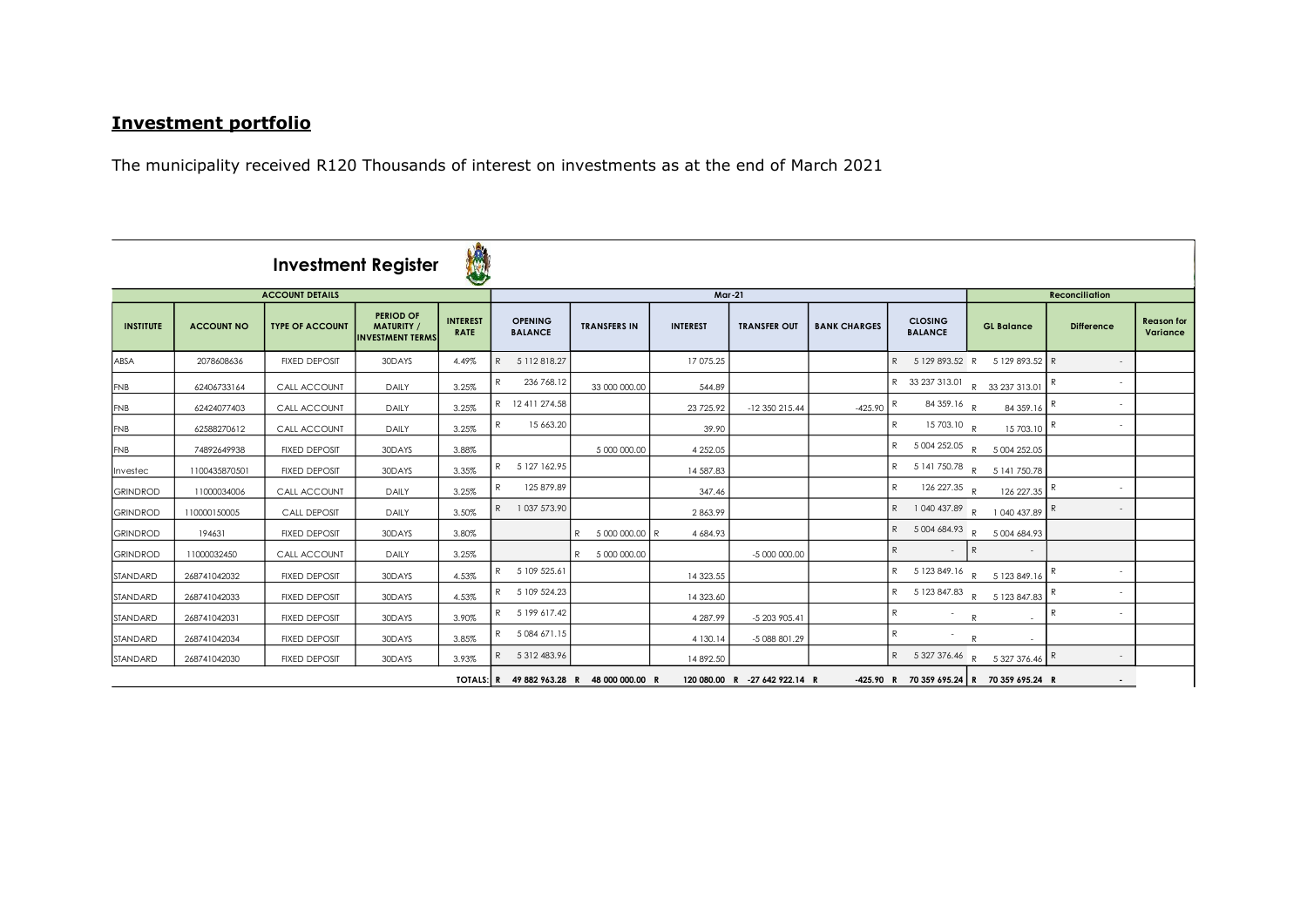**The below table illustrate the grants received as per gazette and Expenditure thereof, the municipality received all the grants as per DORA both operational and Capital**.

|                                                                                   |                                                |                              |                                                   | KZN272 JOZINI MUNICIPALITY GRANT REGISTER           |                         |                                            |                               |                   | ł                          |
|-----------------------------------------------------------------------------------|------------------------------------------------|------------------------------|---------------------------------------------------|-----------------------------------------------------|-------------------------|--------------------------------------------|-------------------------------|-------------------|----------------------------|
|                                                                                   |                                                |                              | <b>Reconciliation</b>                             |                                                     |                         |                                            |                               |                   |                            |
| Name of grant                                                                     | Opening Balance as at<br>Tuesday, 30 June 2020 | <b>Receipts</b>              | Expenditure:<br>Operating<br>(Revenue Recognised) | <b>Expenditure: Capital</b><br>(Revenue Recognised) | <b>Adjustments</b>      | Closing Balance as at<br><b>March 2021</b> | <b>Balance as per GL</b>      | <b>Difference</b> | Nature of reconciling item |
| Land Use Scheme                                                                   | 500 000                                        | R<br>$\sim$                  | R<br>$\sim$                                       | $\mathsf{R}$<br>$\sim$                              | $\mathbb{R}$<br>$\sim$  | $\mathsf{R}$<br>500 000 R                  | 500 000 R                     | $\sim$            |                            |
| <b>Expanded Public Works Programme Integrated grant for Municipalities (EPWP)</b> | $\sim$                                         | 2746000 R<br>D               | 2746 000 R                                        | $\sim$                                              | D<br>$\sim$             | $\mathsf{R}$<br>н.                         | $\overline{\phantom{a}}$      | I R<br>$\sim$     |                            |
| <b>Financial Management Grant (FMG)</b>                                           | $\sim$                                         | 2 800 000<br>R               | 2 240 769                                         | I R<br>$\sim$                                       | D<br>$\sim$             | 559 231<br>$\mathsf{R}$                    | 559 231                       | R<br>$\sim$       |                            |
| <b>Housing Management Grant</b>                                                   | $\sim$                                         | $\mathsf{R}$                 | $\mathsf{R}$<br>$\sim$                            | $\mathbb{R}$<br>$\sim$                              | $\sim$                  | $\mathsf{R}$<br>$\sim$                     | $\overline{\phantom{a}}$      | R<br>$\sim$       |                            |
| <b>Municipal Demarcation Transition Grant (MDTG)</b>                              |                                                | p                            | R                                                 | $\mathsf{R}$                                        | D                       | $\mathsf{D}$<br>÷.                         | D<br>$\overline{\phantom{a}}$ | ١R                |                            |
| <b>Municipal Disaster Grant (MDG)</b>                                             |                                                | $\mathbb{R}$                 | R                                                 | $\mathsf{R}$                                        | $\mathsf{R}$            | $\mathsf{R}$<br>$\sim$                     | $\overline{a}$                | R                 |                            |
| <b>Building Plan Grant</b>                                                        | 500                                            | R                            | R<br>$\sim$                                       | D<br>۰.                                             | D<br>$\sim$             | $500$ R<br>D                               | $500$ R                       |                   |                            |
| Integrated National Electrification Programme Grant (INEP)                        | $\sim$                                         | 10 000 000<br>R              | 4 932 504<br>D                                    | $\sim$                                              | D<br>and the            | 5 0 67 4 9 6<br>$\mathsf{R}$               | 5 067 496 R                   | $\sim$            |                            |
| Integrated Electrification Programme Eskom Grant INEP (ESKOM)                     | $\sim$                                         | D<br>$\sim$                  | P<br>$\sim$                                       | D<br>$\sim$                                         | D<br>$\sim$             | D<br>$\sim$                                | $\overline{\phantom{a}}$      | I R<br>$\sim$     |                            |
| <b>Ngwenya Community Centre</b>                                                   | $\sim$                                         | p                            | $\mathsf{R}$<br>$\sim$                            | $\mathbb{R}$                                        | D<br>÷.                 | $\mathsf{R}$<br>$\sim$                     | $\overline{\phantom{a}}$      | R<br>$\sim$       |                            |
| Municipal Infrastructure Grant (MIG)                                              | $\sim$                                         | 46 186 000<br>P.             | $\mathsf{R}$<br>$\sim$                            | 32 191 485 R<br>$\mathsf{R}$                        | $\sim$                  | 13 994 515 R<br>$\mathsf{R}$               | 13 994 515 R                  | $\sim$            |                            |
| <b>FRESH PRODUCE MARKET GRANT</b>                                                 | 73 002                                         | R<br><b>м.</b>               | $\mathsf{R}$<br>$\sim$                            | $\mathbb{R}$<br>$\sim$                              | $\sim$                  | 73 002<br>$\mathsf{R}$                     | 73 002 R                      | $\sim$            |                            |
| Neighbourhood Development Partnership Grant (NDPG)                                | $\sim$                                         | $\mathbb{R}$<br>÷.           | R<br>$\sim$                                       | $\mathsf{R}$<br>$\sim$                              | D<br>$\sim$             | D<br>$\sim$                                | $\overline{\phantom{a}}$      | R                 |                            |
| <b>IMPLEMENTATION OF POUND Grant (IP)</b>                                         | 48 4 18                                        | $\mathsf{R}$<br>$\sim$       | R<br>$\sim$                                       | $\mathsf{R}$                                        | D                       | 48 4 18<br>D                               | 48418 R                       |                   |                            |
| <b>HOUSING GRANT</b>                                                              | 76 073 R                                       | $\sim$                       | R<br>$\sim$                                       | D<br>$\sim$                                         | $\mathsf{R}$<br>and the | $\mathsf{D}$<br>76073R                     | 76 073 R                      | $\sim$            |                            |
| D0001/IL1637/F0001/X049/R0075/001/FIN                                             | 69 700 R                                       | $\sim$                       | R<br>$\sim$                                       | D<br>$\sim$                                         | D<br>÷.                 | 69 700 R<br>D                              | 69 700 R                      | $\sim$            |                            |
| <b>DEVELOPMENT OF RECYCLING CENTRE</b>                                            | 10 730                                         | R<br>$\sim$                  | R<br>$\sim$                                       | $\mathsf{R}$<br>$\sim$                              | D                       | 10730 R<br>$\mathsf{R}$                    | 10730 R                       | $\sim$            |                            |
| Urban Settlement Development Grant (USDG)                                         | $\sim$                                         | p<br>$\sim$                  | $\mathsf{R}$<br>$\sim$                            | $\mathsf{R}$<br>$\sim$                              | $\sim$                  | D<br>$\sim$                                | $\overline{\phantom{a}}$      | R<br>$\sim$       |                            |
| <b>LIBRARY GRANT</b>                                                              | $\sim$                                         | 5 186 000<br>R               | 4 387 834                                         | $\sim$                                              | D<br>$\sim$             | $\mathsf{R}$<br>798 166                    | 798 166 R                     | $\sim$            |                            |
| <b>Municipal Emergency Housing Grant</b>                                          | $\sim$                                         | 17 721 275 R<br>$\mathsf{R}$ | 9 505 045 R                                       | $\sim$                                              | D<br>$\sim$             | 8 216 230<br>$\mathsf{R}$                  | 8 216 230 R                   | $\sim$            |                            |
|                                                                                   |                                                |                              |                                                   |                                                     |                         |                                            |                               |                   |                            |
| <b>TOTAL</b>                                                                      | 778 422                                        | 84 639 275 R                 | 23 812 153 R                                      | 32 191 485 R                                        | $\sim 10^{-1}$          | 29 414 059 R                               | 29 414 059 R                  | <b>.</b>          |                            |